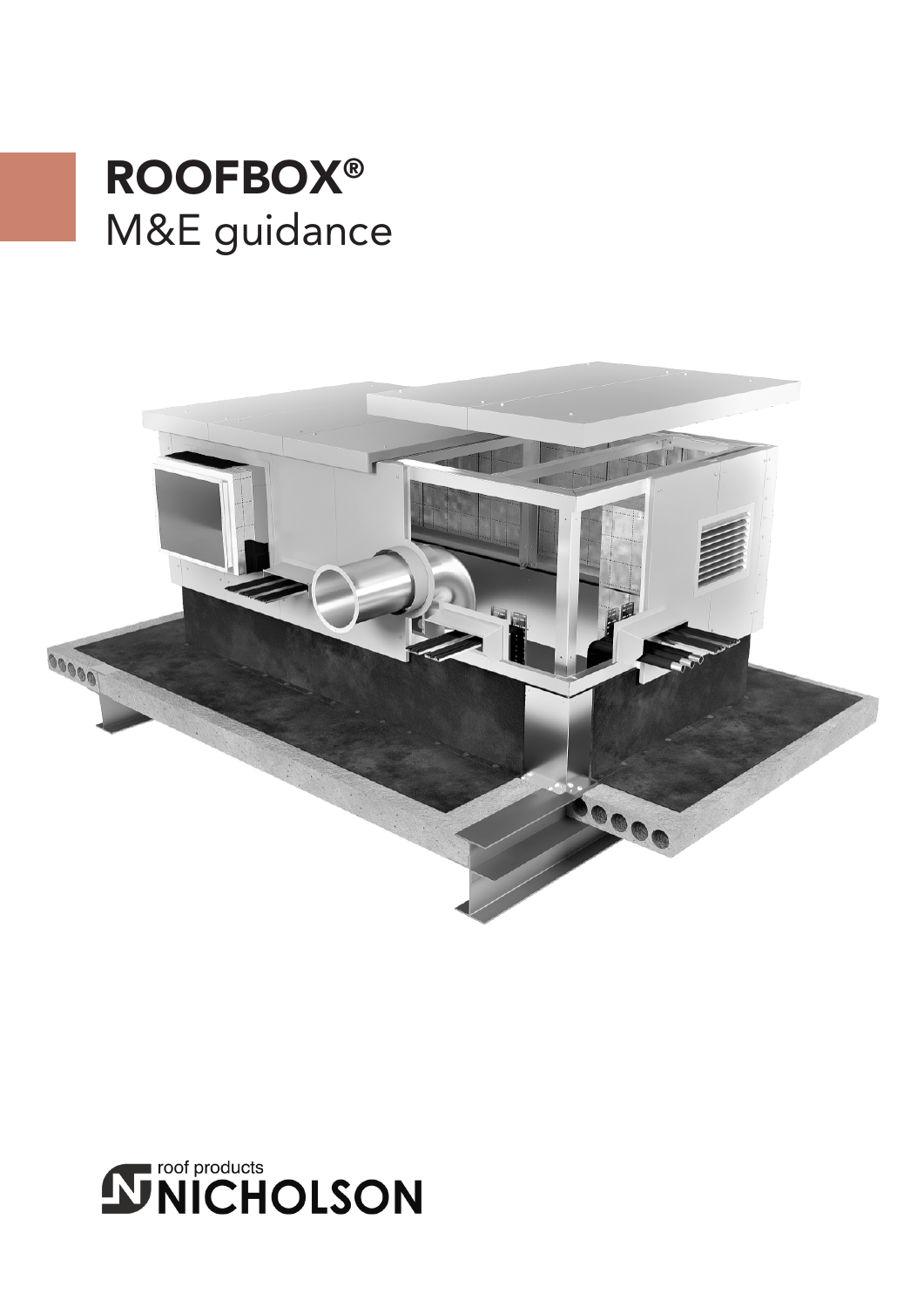#### Clearance above kerbs applies to modular cabinets only



All services should be a minimum of 110mm above the top of the kerb including insulation.

applies to standard and modular cabinets



All service penetrations should have a minimum 1° fall as they pass through the Roofbox cabinet.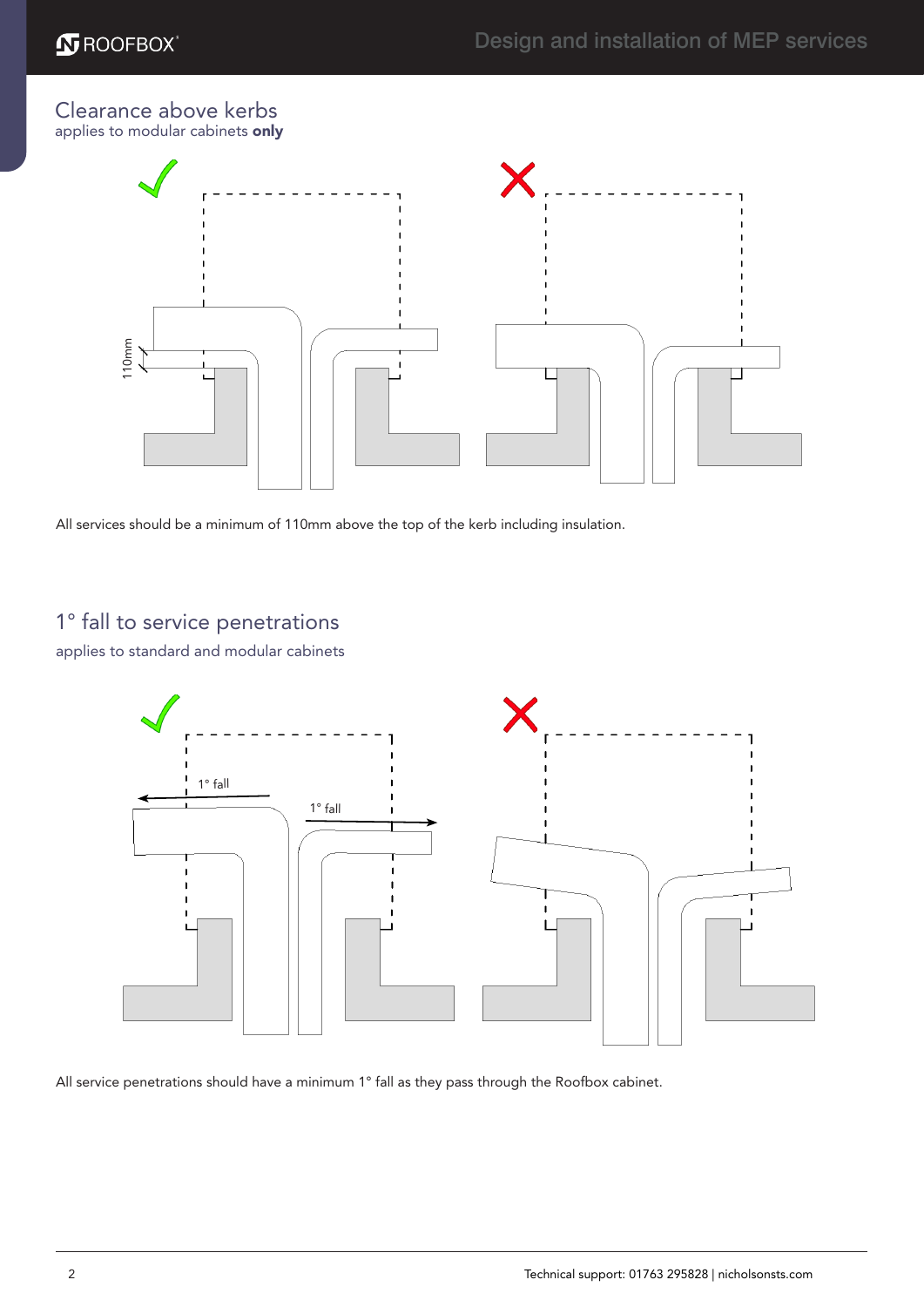# $\overline{\mathbf{N}}$  ROOFBOX $^*$

#### Horizontal penetrations

applies to standard and modular cabinets



All service penetrations must come through the side of the Roofbox cabinet to be included in the warranty.

## Clearance from parapet walls



A minimum of 120mm must be maintained from a parapet wall to the duct including insulation.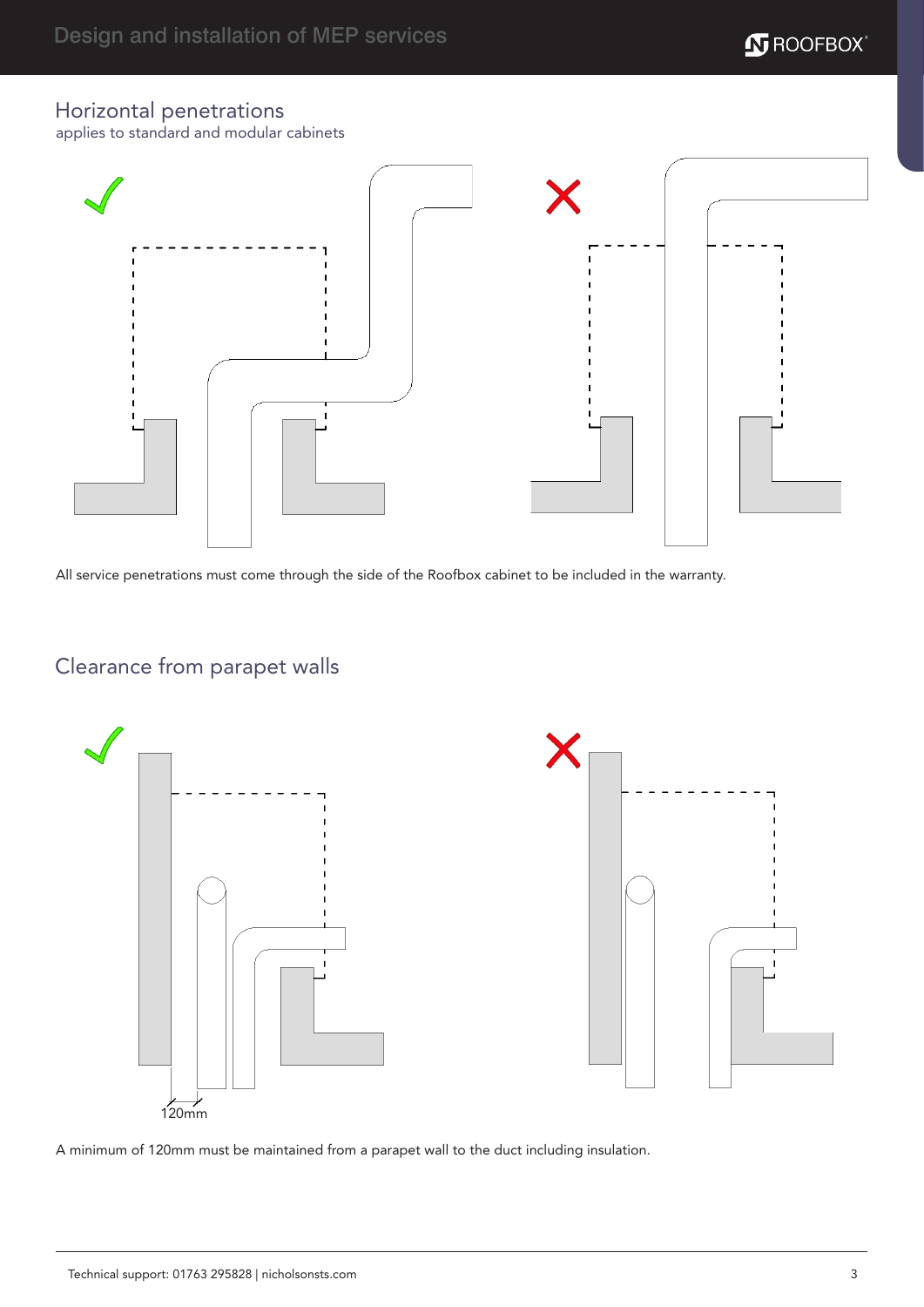#### Perpendicular service penetrations applies to standard and modular cabinets



All service penetrations should pass through the Roofbox cabinet at 90° to the cabinet.

# Internal clearances

applies to modular cabinets only



All services should be a minimum of 25mm away from the inside of the kerb including insulation.

#### No service penetrations through the corner of the cabinets

applies to standard and modular cabinets

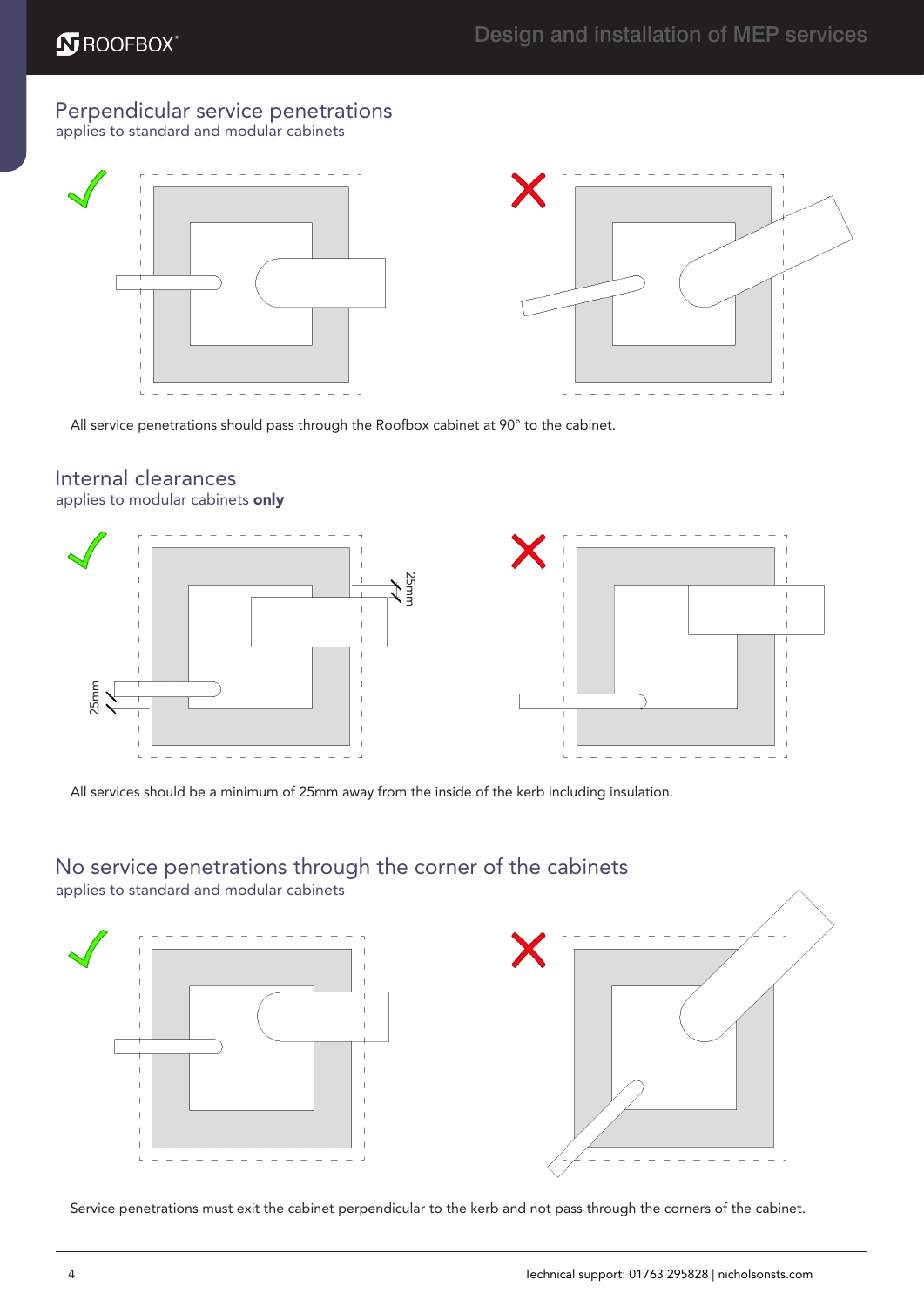

#### Clearance from Roofbox to any parallel ductwork or services

applies to standard and modular cabinets



A minimum of 200mm should be maintained between the kerb and any parallel services including insulation.

#### Fire dampers and valves

applies to standard and modular cabinets



Fire dampers and valves should be located a minimum of 200mm away from the outside edge of the kerb to enable access at a later date and avoid conflict with flashings.

### Proximity to large plant or buildings

applies to modular cabinets only



A minimum of 400mm is required from the kerb to large objects such as AHU's or lift overruns to facilitate fitting of the Roofbox panels.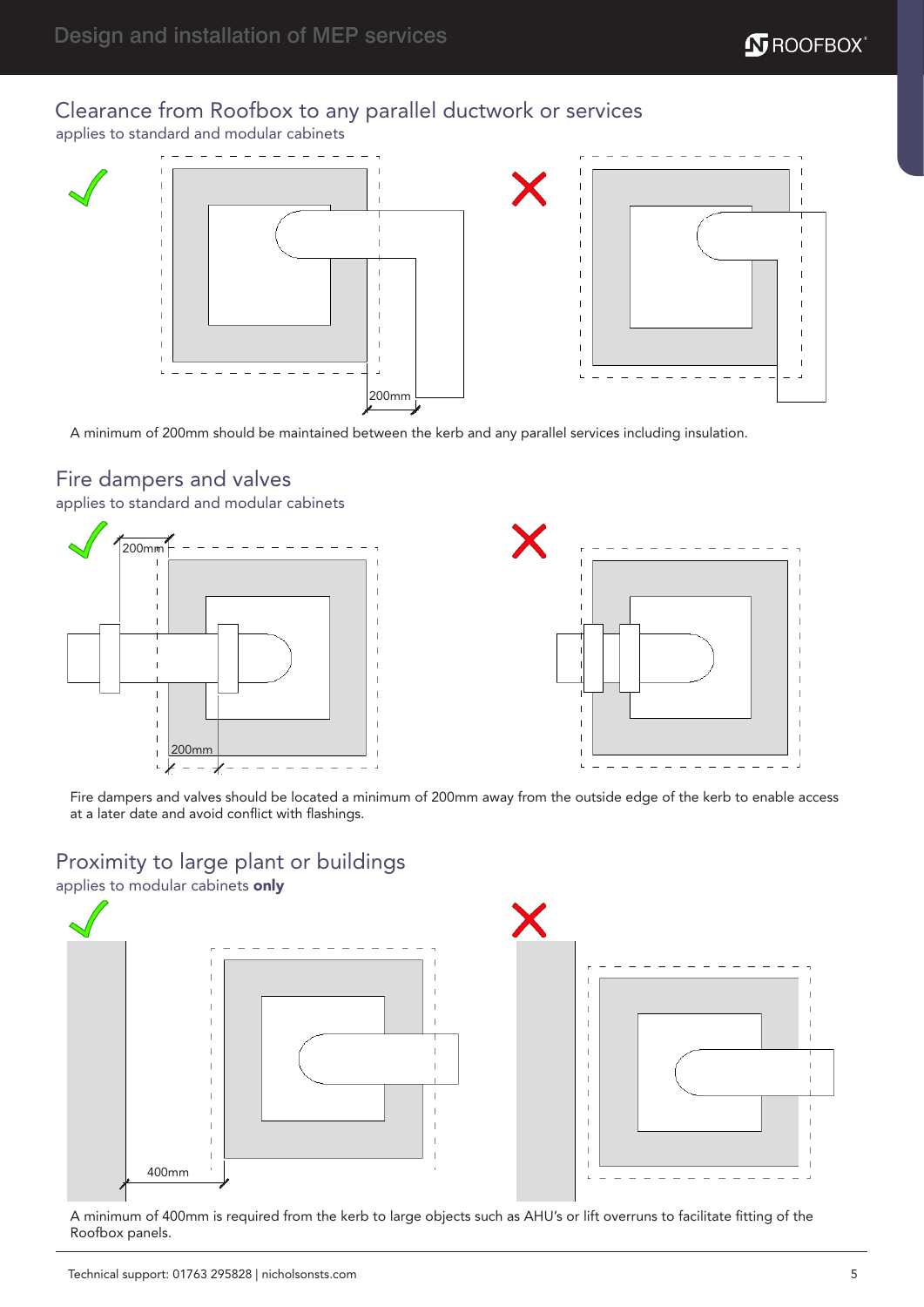#### Terminating ducts

applies to standard and modular cabinets



Where ducts terminate after exiting the Roofbox cabinet they should continue 200mm past the kerb.

# Spacing of circular ducts

applies to standard and modular cabinets



Circular ducts should be a minimum of 150mm apart to achieve an effective weathering seal to the cabinet.



Where adjacent circular ducts are offset they should be a minimum of 150mm apart (including insulation).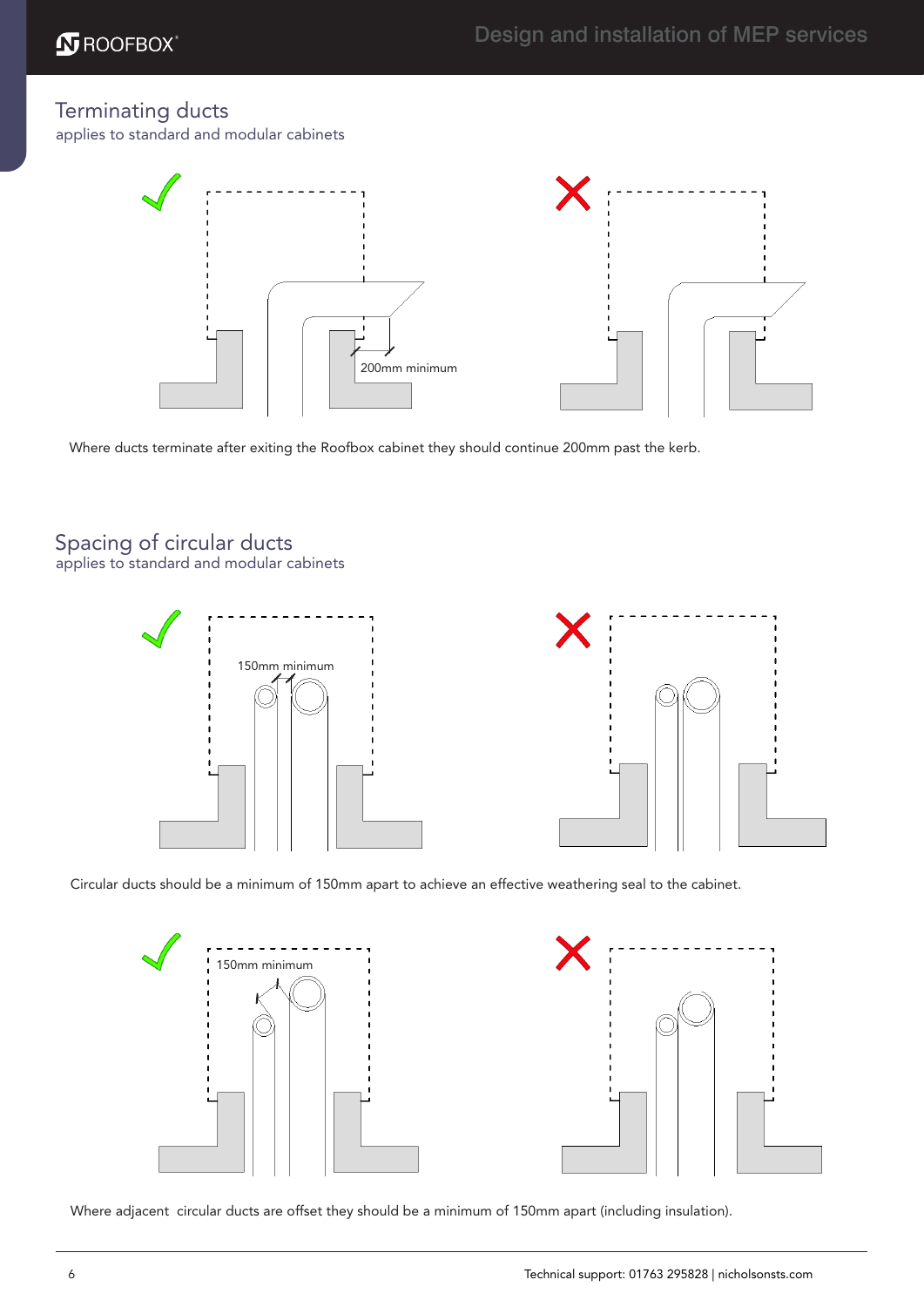

# Spacing of square and rectangular ducts

applies to standard and modular cabinets





Square or rectangular ducts should be a minimuim of 150mm apart to achieve and effective seal to the cabinet.



Where adjacent rectangular ducts are offset they should be a minimum of 150mm apart (including insulation).



Where rectangular or square ducts are completely encased with insulation and weathering they may be tless that 150mm apart and treated as a single duct.